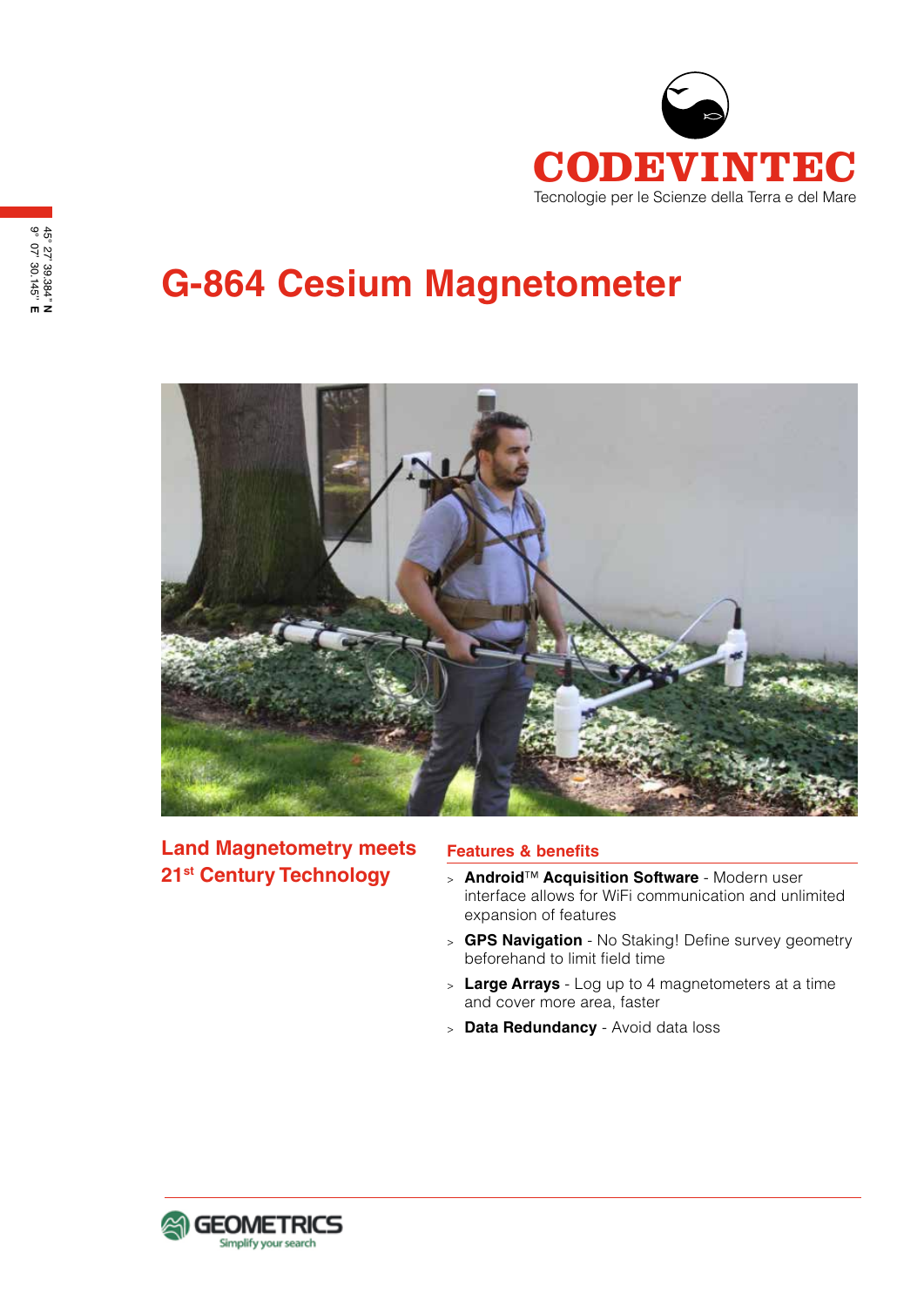

## **G-864 Cesium Magnetometer with MagNav Software**

Geometrics is proud to introduce the latest generation of land magnetometers to the geophysical market! The G-864 marries the highest quality magnetometer available today with a modern user interface, making surveying easier and more efficient for years to come.

The G-864 cesium magnetometer utilizes a modified Android tablet, the Getac ZX70, as the data console. This offers users the ability to store large amounts of data as either a single or multiple projects. The Android tablet also incorporates a navigational display and the ability to preload survey lines, a feature that will direct users throughout the survey area. Preloading the survey lines, instead of using traditional tape measures and stakes to create the lines in the field, reduces setup time and crew size. Finally, logging data using a wireless platform eliminates the potential for snagging or breaking instrument cables during the survey.

The G-864 is well-suited for mineral exploration, civil and environmental engineering projects, UXO detection and archaeological surveys. Modern surveys require large arrays of magnetometers to cover a site as fast as possible. The G-864 can handle up to 4 magnetometers at a time, offering the ability to survey a wider area at once. With a maximum sample rate a which area at once. With a maximum sample rate of 10 Hz, a noise floor at <0.004  $nT\sqrt{Hz_{\text{rms}}}$  the new G-864 allows for faster, more accurate surveys. Time is money, and the G-864 will help you save both!

Lastly, the G-864 is designed to meet the world's need for land magnetic surveys.







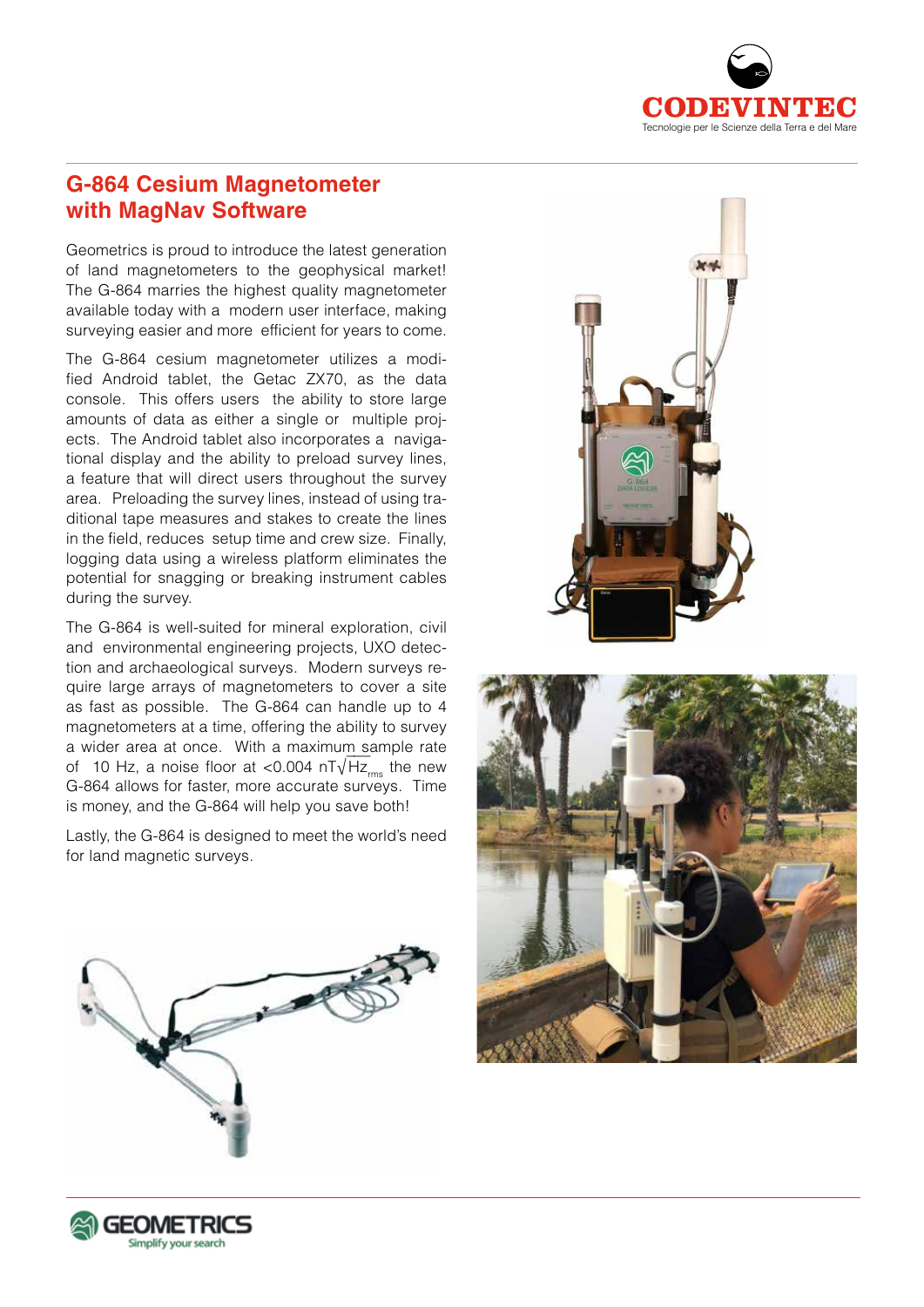

# **For Mineral, Geological, Engineering and Archaeological Exploration**